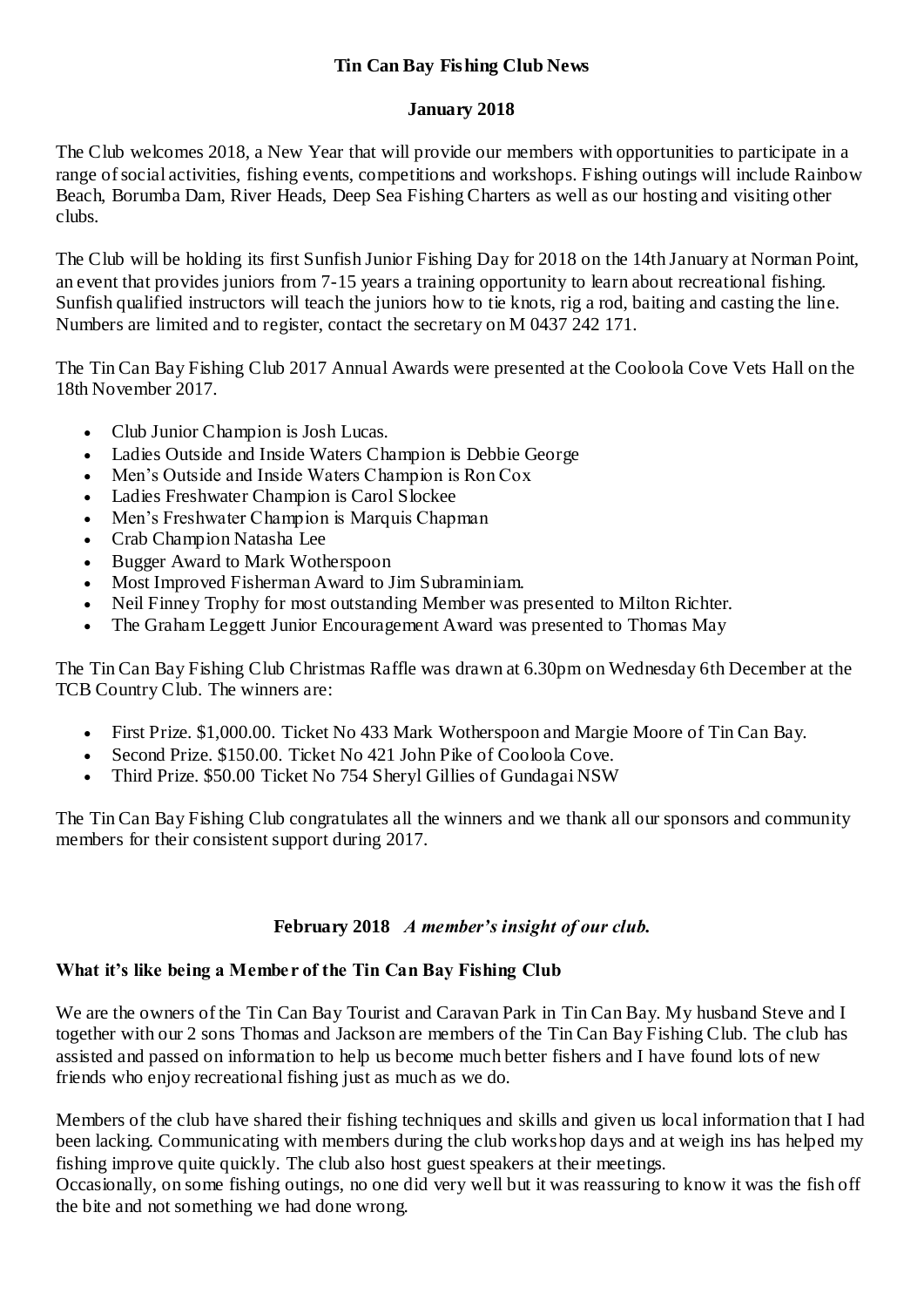Club trips are planned months ahead and gives all members opportunities to visit areas such as Burrum Heads, Toogoom, River heads, Hervey Bay, Rainbow Beach, Borumba and Boondooma Dams. Our members enjoy a range of activities and have established good friendships with the members of all these clubs when we visit these locations.

The club has local fishing competitions each month and an annual inter club fishing competition during which all the clubs in our region participate. Club juniors are encouraged to participate in all events. The club also organise deep sea fishing charters for members in the waters East of Fraser Island.

The Tin Can Bay Tourist Park is our Base when hosting visitors from other clubs such as the Maroochydore RSL Fishing Club and Wondai Fishing Club. There is a spacious Camp Kitchen and a great BBQ area to meet all visitor needs. The spacious park, its facilities and the amenities block are clean and well maintained and the area is kept very clean and tidy. We can strongly recommend the Tourist Park to any visitors, fishermen or families that intend visiting Tin Can Bay.

The TCB Fishing Club's objectives include teaching our juniors how to fish and to have fun and enjoy recreational fishing. We hold two Sunfish Junior Fishing Days each year and accommodate up to 25 juniors at each of these events. These are free and at no cost to the juniors and they are taught how to tie knots, rig a rod, casting and baiting and then fishing the beach areas. In addition to this, they are given a new Rod and Reel, a Tackle Box, and a Certificate for attending and free morning tea and a hearty BBQ lunch.

If you would like to learn more about the benefits of joining our club, come along to our General Meeting or contact the Secretary on (M) 0437 242 171 or email [tcbfishingclub@bigpond.com](mailto:tcbfishingclub@bigpond.com)

## **March 2018**

The Club recently held a very successful Sunfish Junior Fishing Day at Norman Point with 26 juniors participating in this popular event. The juniors aged from 7-15 years were from Gympie and adjacent areas including Kin Kin, Tin Can Bay and Cooloola Cove. The qualified Sunfish Instructors taught juniors how to tie knots, rig a rod, casting, baiting and fishing. The event was free for all juniors who had a lot of fun, enjoyed the training and especially the morning tea and BBQ lunch.

We would like to thank all of our valued sponsors for supporting and assisting us to provide these Sunfish Junior Fishing Training Days. Sponsors include Sunfish Queensland, BCF Gympie, the Gympie Regional Council, Radio 4GY, Tin Can Bay News, Just Sheds Gympie, Cooloola Bay Bulletin, Rainbow Beach Cooloola Coast Community News, and the Lee Fishing Company of Tin Can Bay.

The Club has been successful in a funding grant application that was submitted to the Gambling Community Benefit Fund for the new Storage Shed. The site fill and levelling has been completed and Just Sheds of Gympie will be erecting the new building within the next few months. We thank the Queensland Government and Mr Tony Perrett MP Member for Gympie, Mr Llew O'Brien MP Member for Wide Bay and Mayor Mick Curran from the Gympie Regional Council for their assistance and support.

Fishing has been difficult lately with the continuous bad weather but those who are putting in the effort when the small window of opportunity arises are being rewarded with a few quality fish. There have been good sized Cod and Slatey Bream, Trevally and a few Sweetlip being caught on the ledges and reefy areas in the Inskip and Bluff areas. There have been Mangrove Jack caught in the creeks using mullet strips, live bait and lures and Flathead for those who target them. There are always a few diver whiting to be found and a few squid have been caught in the usual areas but not big in numbers as it is a bit early for their usual run. The best catches outside were an 8.5 kg Red Emperor and a 20.5 kg Cobia as well as a variety of reef fish.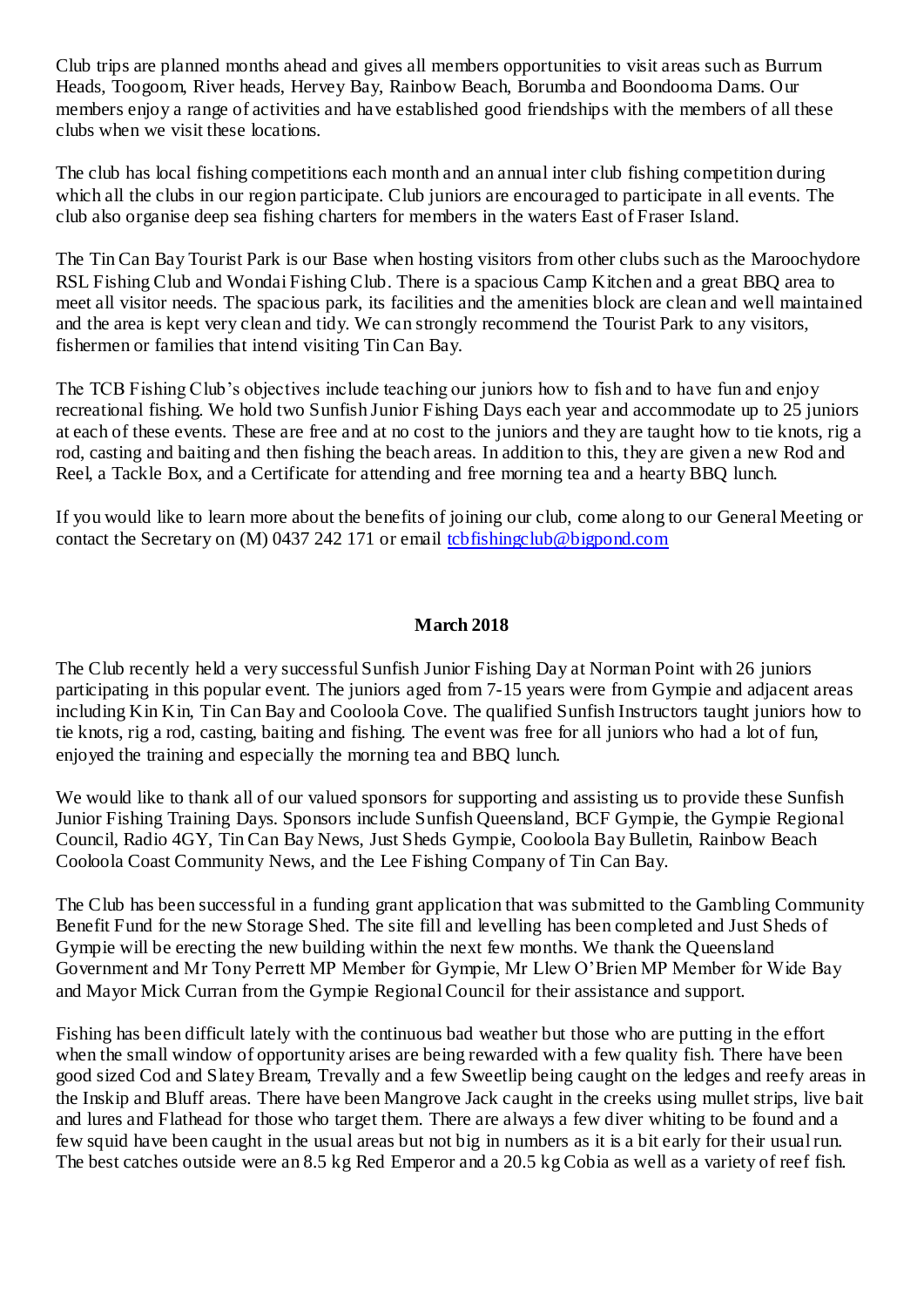Members recently enjoyed a fishing charter on the Keely Rose and weather conditions were really good. Members caught a large number of Spotted and School Mackerel, a variety of Reef Fish, Nannygai and Scarlets and everyonel had a great day out.

Congratulations to the winner of the February mini comp, Ron Cox who caught a 77 cm Slatey Bream weighing 5.555 kg. Congratulations also go to the March mini comp winner, Derek Andrews with the 93cm Trevally weighing 14.363 kg.

#### **June 2018**

The Tin Can Bay Fishing Club members extend a big invitation to our community members to attend a morning tea to meet ABC's gardening Guru, Costa Georgiadis at Cooloola Cove on Monday the 16th July 2018. Costa will be the Guest Speaker at the annual Sailability fundraiser and his visit is organised and hosted by the members of the Tin Can Bay Fishing Club. There will be prizes, raffles, a mini plant auction plus lots of laughter and fun.

Admission to see Costa is \$10.00 and includes the morning tea and \$5.00 worth of raffle prize tickets. Everyone is invited to come along, to meet and chat with Costa during the morning tea which commences at 10am at the Cooloola Cove Vet's Hall on Monday, 16th July. Bookings are essential and reservations may be made by phoning Debbie on M 0437 242 171.

All proceeds will be donated to Sailability to encourage and assist this great organisation with their very important community work. Sailability has served the Tin Can Bay community for 10 years and we congratulate and thank them for their excellent work.

Local fishing reports have shown that Bream, Flathead, a few good size Whiting and a Slatey Bream weighing 2.965 kg have been landed in the inlet and creeks.

Members recently enjoyed a fishing and kayaking day at Crab Creek and good size flathead were landed during the morning. Squid are now also starting to appear in greater numbers in the Tin Can Bay and Carlo Inlet and waterways and members are planning a squid day in the coming weeks.

There were 8 members who went offshore fishing on Keely Rose Fishing Charter recently and enjoyed a really good day out. Best catches included a 9.5 kg Cod, a number of good size 7-8 kg Snapper, Cobia and Moses Perch.

New members are always very welcome and for club membership enquiries, please contact the Secretary on M 0437 242 171.

#### **July**

The club has had an amazing couple of months with various activities. The weather has finally cleared enough to allow for better days of fishing. Members have been catching whiting, bream, flathead and numerous squid in the Tin Can Bay inlets and in and around the entrance to Carlo. Outside fishing has also seen some good quality reef fish landed. Marilyn Smith caught a 9.5kg Cod whilst out on a Keely Rose Fishing charter with other club members who also caught quite a number of reef fish which included Pearl Perch, Snapper, Cobia and Tusk Fish.

Best baits at the moment are squid, yabbies, pilchards, chicken breast, mullet and soft plastics. Squid fishing day saw a few members landing a few whiting and some squid.

Members have been very busy during the past few weeks assisting other community groups. These include assisting the Cooloola Dragon Boat Club during their recent Regatta at the Tin Can Bay Yacht Club. The TCB Fishing Club ran its now famous Sausage Sizzle thanks again to our willing volunteers.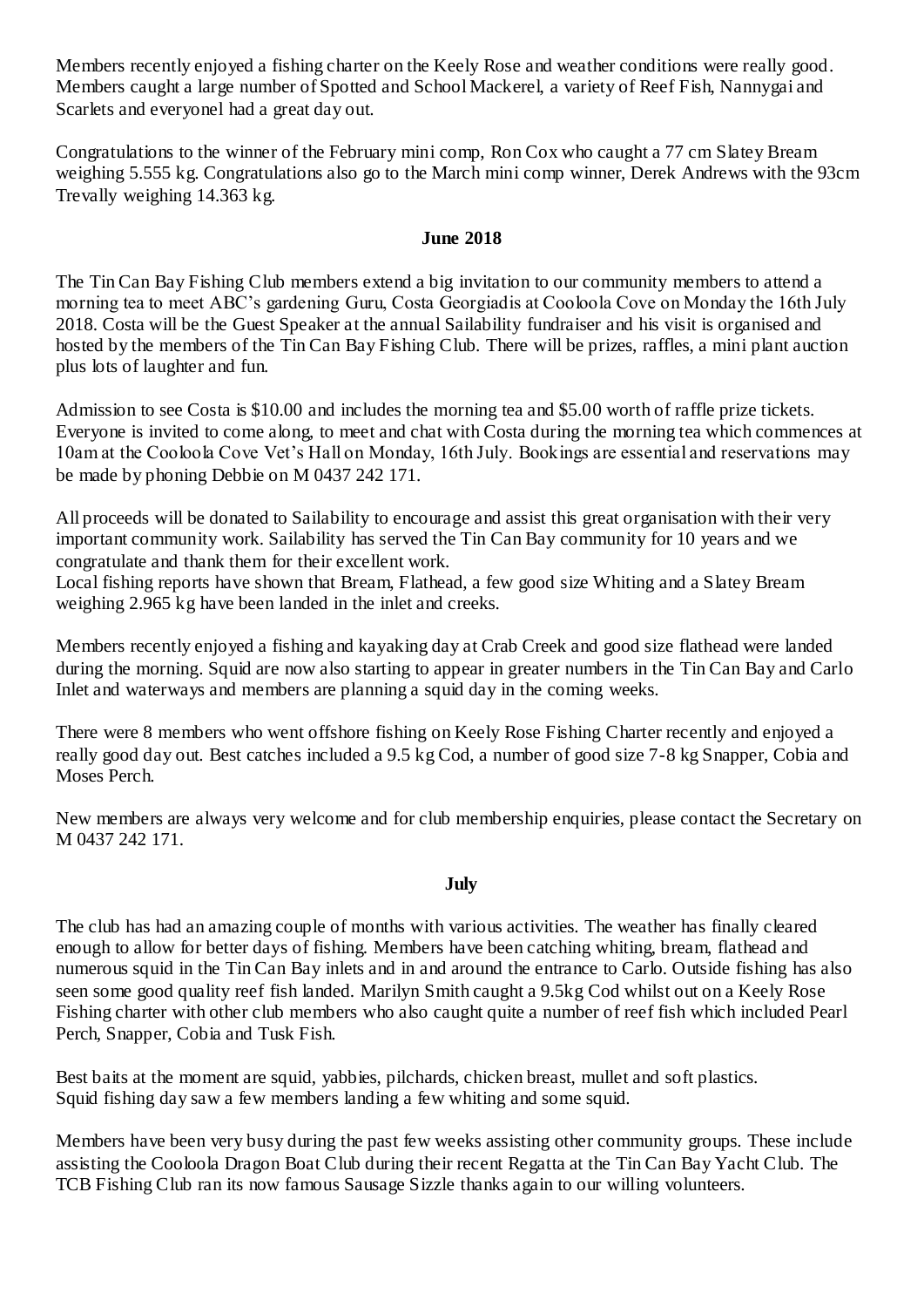In July we organised and hosted a very successful fundraiser for Sailability, held at the Cooloola Cove Vets Hall with over 170 community members attending. The guest speaker was ABC Gardening Australia Host, Costa Georgiadis who, whilst having everyone laughing at his entertaining and informative anecdotes and antics also delivered a very important message on the need for sustainability. We are very pleased that \$2,348.00 nett was raised for Sailability which will assist their volunteers to continue their great work and service to clients

. Sailability is part of a world-wide non-profit organization run entirely by volunteers. Their goal is to give people with disabilities an opportunity to make their dreams a reality by achieving freedom through sailing. They are dedicated to facilitating sailing for people with disabilities regardless of their age, gender or their level of disability. They are totally dependent on monetary donations, funding grants and sponsorship from supporters. We are very proud to support them. A thank you also to the other groups involved and our sponsors plus those who assisted before and on the day.

The Club's new storage shed has now been completed and members have commenced landscaping around the Club's buildings. The Club Executive Committee and members would like to thank the Gympie Regional Council, the QLD Govt., all local groups, organisations and community members for their support and assistance and to Just Sheds in Gympie for making our objective become a reality. We now have a designated Club House plus a new Storage Shed.

Coastguard Tin Can Bay will be holding a Boat Safety Course at 10am on the 9th September at the Coast Guard Base, Norman Point TCB. Phone 5486 4290 to book a place. This is a must do for anyone new to boating especially those who may not have a boat license or may wish to simply brush up on the basics.

# **Cash Raffle Winners:**

Tin Can Bay Fishing Club \$1,000.00 Cash Raffle that was drawn on Tuesday the 7th August at the Tin Can Bay Country Club.

The Raffle Winners are:

- Ist Prize \$1,000.00: Amy Polzin of Langshaw QLD
- 2nd Prize \$150.00: Molly Leggett of Tin Can Bay QLD
- 3rd Prize \$50.00: Carol Slockee of Kia-Ora QLD

Photo: Our \$1,000.00 Cash Raffle Prize winner, Amy Polzin of Langshaw QLD. Amy had purchased a raffle ticket from the club during one of our Bunnings BBQs.



*From Left: Debbie George, Club Fundraising Officer, Amy Polzin, Bunnings Store Co -Ordinator Ray.*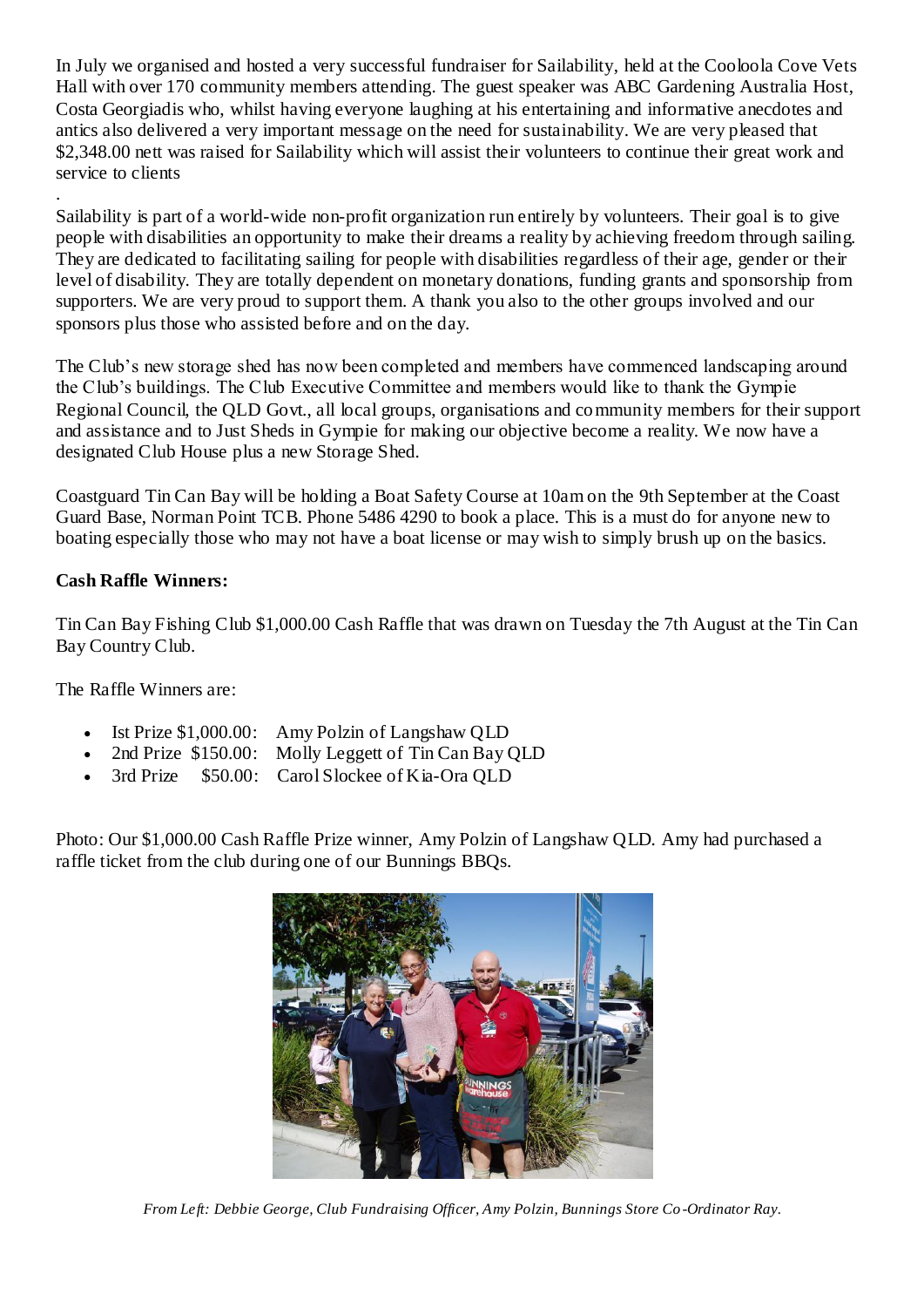#### **October**

Members participated in the recent Inter Club Fishing Competition and despite the windy conditions, a number of quality fish were weighed in at Hervey Bay. The club was well represented at the weigh-in and came fifth in the competition. We thank everyone for putting in the time and trying their best for the club. Congratulations to Derek Andrews on his Prize Winning Whiting at 0.424Kg

Fishing has been hit or miss lately but those who are putting in the effort are being rewarded with a few quality fish. There have been good sized and numbers of summer whiting caught in the shallows on squid, live worms and yabbies and there are good numbers of legal sized bream mixed amongst them.

Flathead are being caught with one at 78 cm which was caught and released recently with larger ones having been seen in the shallows. There are always a few diver whiting to be found but not easy to find quality ones. A few squid are been caught in the usual areas but not consistently in the big numbers seen through June to late August. There have been a few School Mackerel and one Spaniard at 13.5 kg caught in the Inskip Point area recently together with the occasional good sized Trevally plus Tailor have been caught in good numbers on Fraser Island.

The recent 20th Anniversary and Open Day of the club saw a great turnout with over 80 in attendance made up of Club Members and local Supporters together with our VIP Guests which included Mr Tony Perrett MP Member for Gympie and his wife Michelle and Cr Mark McDonald Councillor for Tin Can Bay.

The Club wishes to recognise the support and assistance received from the Gympie Regional Council and Mayor Mick Curran, Queensland Government MR Tony Perrett MP and Federal Member for Wide Bay Mr Llew O'Brien MP.

Life Members and outgoing President Jim George and Secretary Debbie George were also recognised for their total commitment to the club with a plaque placed in their honour. The Members and Supporters plus the local community owe them a huge vote of appreciation.

Membership enquiries to The Secretary 0437 242-171